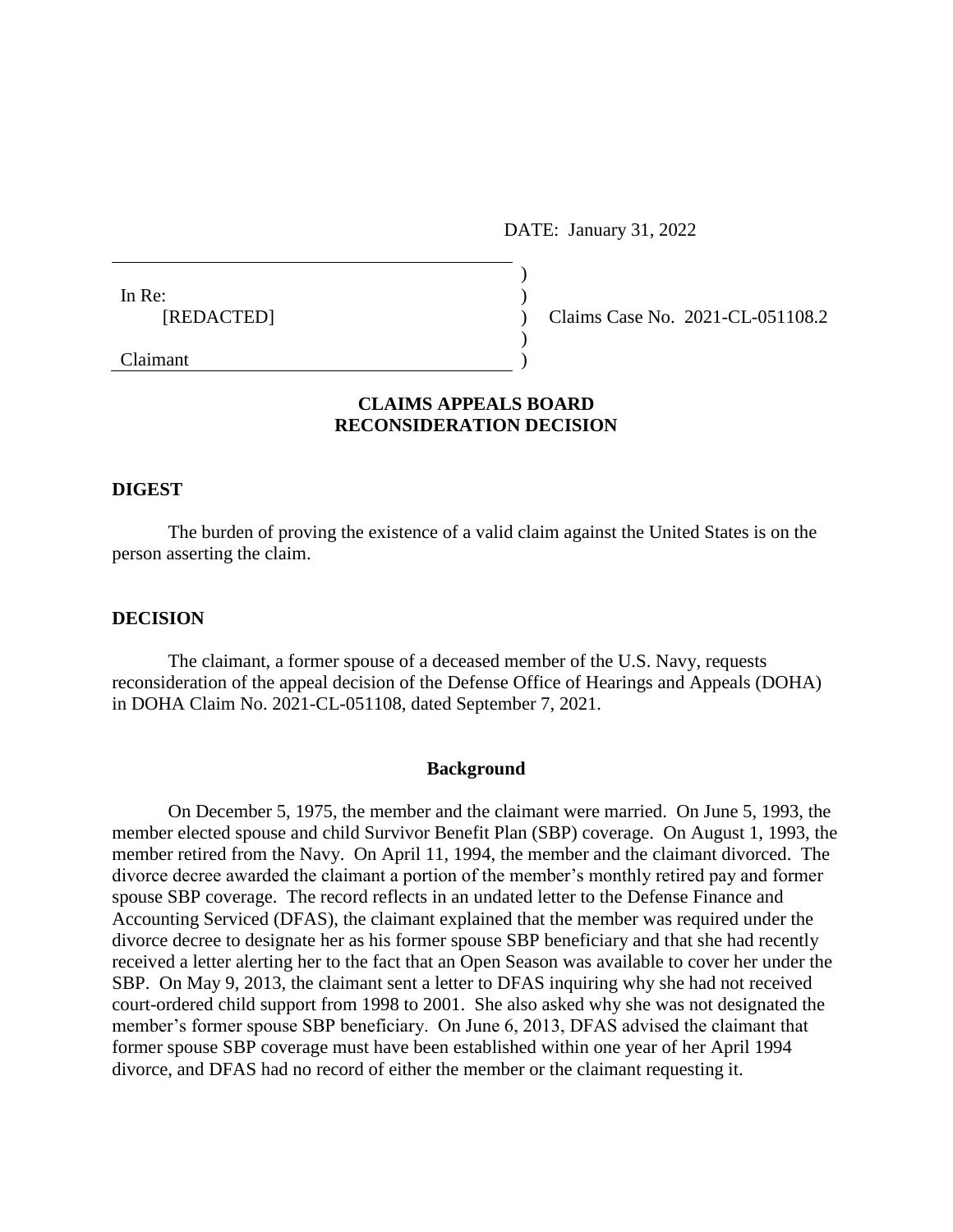On October 1, 2016, the member passed away, and on May 5, 2019, the claimant claimed the SBP annuity as the member's former spouse. DFAS denied her claim on the basis that the member did not establish former spouse SBP coverage for the claimant, nor did the claimant make a request for a former spouse deemed election.

The claimant appealed DFAS's denial of her claim. In the DOHA appeal decision, the adjudicator upheld DFAS's denial of the claim for the SBP annuity. She explained that an election for former spouse SBP coverage had to have been received by DFAS within one year of the date of the divorce. She noted that the claimant may find further relief outside the purview of DOHA by petitioning the Board for Correction of Naval Records (BCNR) under 10 U.S.C. § 1552.

In her request for reconsideration, the claimant requests that her case be reconsidered under the 10/10 Rule under 10 U.S.C. §1408(d)(2) for military service member's former spouses and direct deposit of her portion of the member's retired pay by DFAS. She states that the member told the judge in their divorce proceedings that he would take care of the paperwork to provide her with the SBP annuity.

## **Discussion**

Claims against the government may be allowed only for expenses authorized by statute or regulation. Therefore, DOHA must render decision based on applicable statutes, regulations and our prior administrative decisions.

The SBP, set out in 10 U.S.C. §§ 1447-1455, is an income maintenance program for the survivors of deceased members of the uniformed services. Spousal coverage ends upon divorce. If a member divorces and wishes to provide SBP coverage for the former spouse, the member must notify DFAS in writing of the divorce and the intention to provide coverage for the former spouse, even if the former spouse was the member's spouse beneficiary immediately prior to the divorce. Former spouse coverage must be established within one year from the date of the divorce. *See* 10 U.S.C. §1448(b)(3)(A). In addition, a member may be required under the terms of a divorce decree to provide SBP coverage to the former spouse. If the member fails to do so, the former spouse has one year from the date of the divorce to request a deemed election. *See* 10 U.S.C. § 1450(f)(3).

In this case, the member was obligated, based on the divorce decree, to cover the claimant as his former spouse under the SBP. However, the member failed to establish former spouse SBP coverage and the claimant did not file a timely deemed election. Therefore, DFAS properly denied the claim for the SBP annuity.

The 10/10 Rule raised by the claimant applies to the direct payment of a portion of a member's retired pay under 10 U.S.C. 1408(d)(2), the Uniformed Services Former Spouses' Protection Act (USFSPA). As reflected in the divorce decree, the claimant was entitled to receive monthly payments of a portion of the member's retired pay. However, the USFSPA is a separate statute from the SBP law, and both set forth separate entitlements. As explained above,